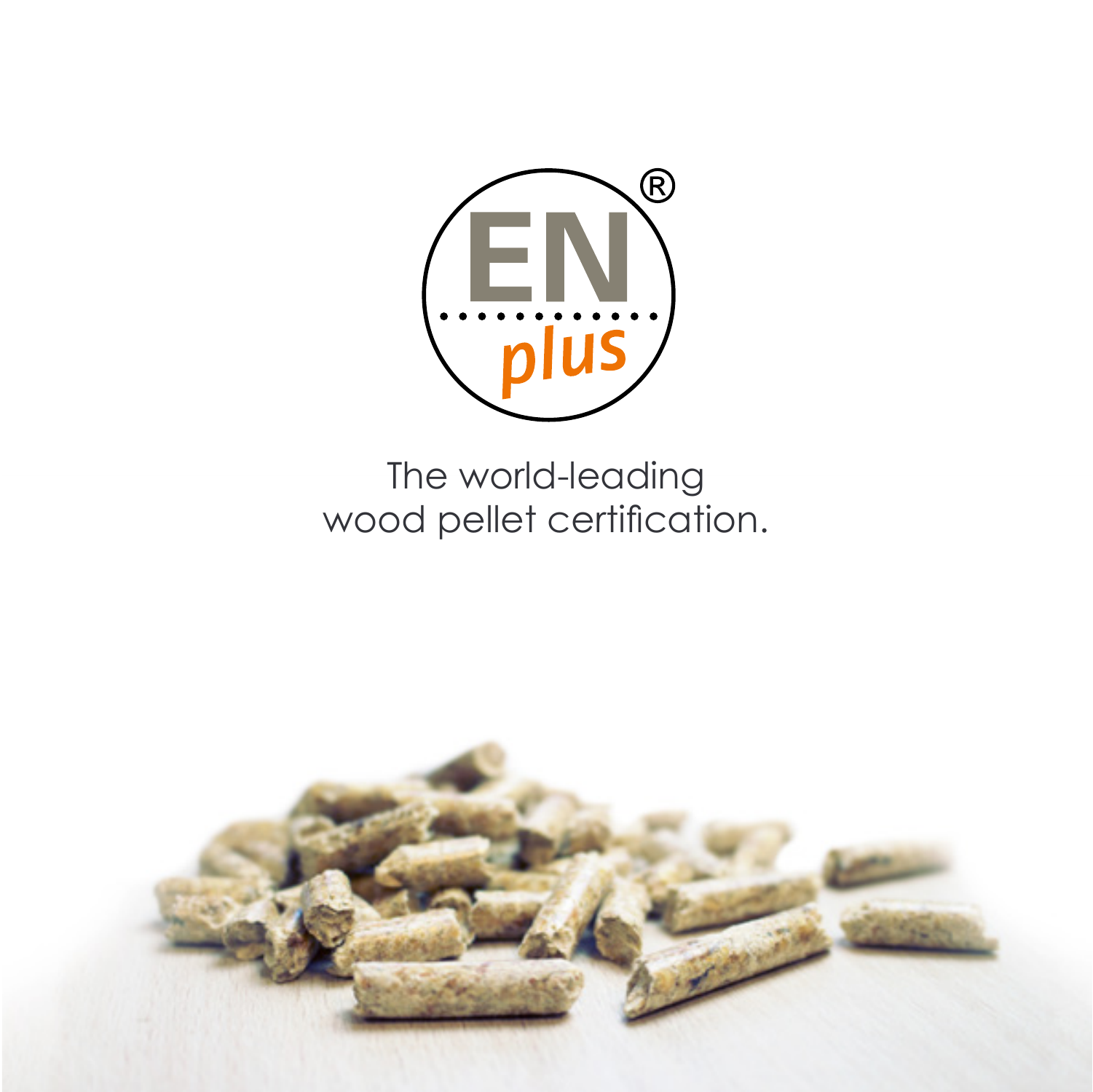# **GET CERTIFIED** www.enplus-pellets.eu



Your certificate is issued and your ID number is assigned

**WELCOME TO EN***plus***® !**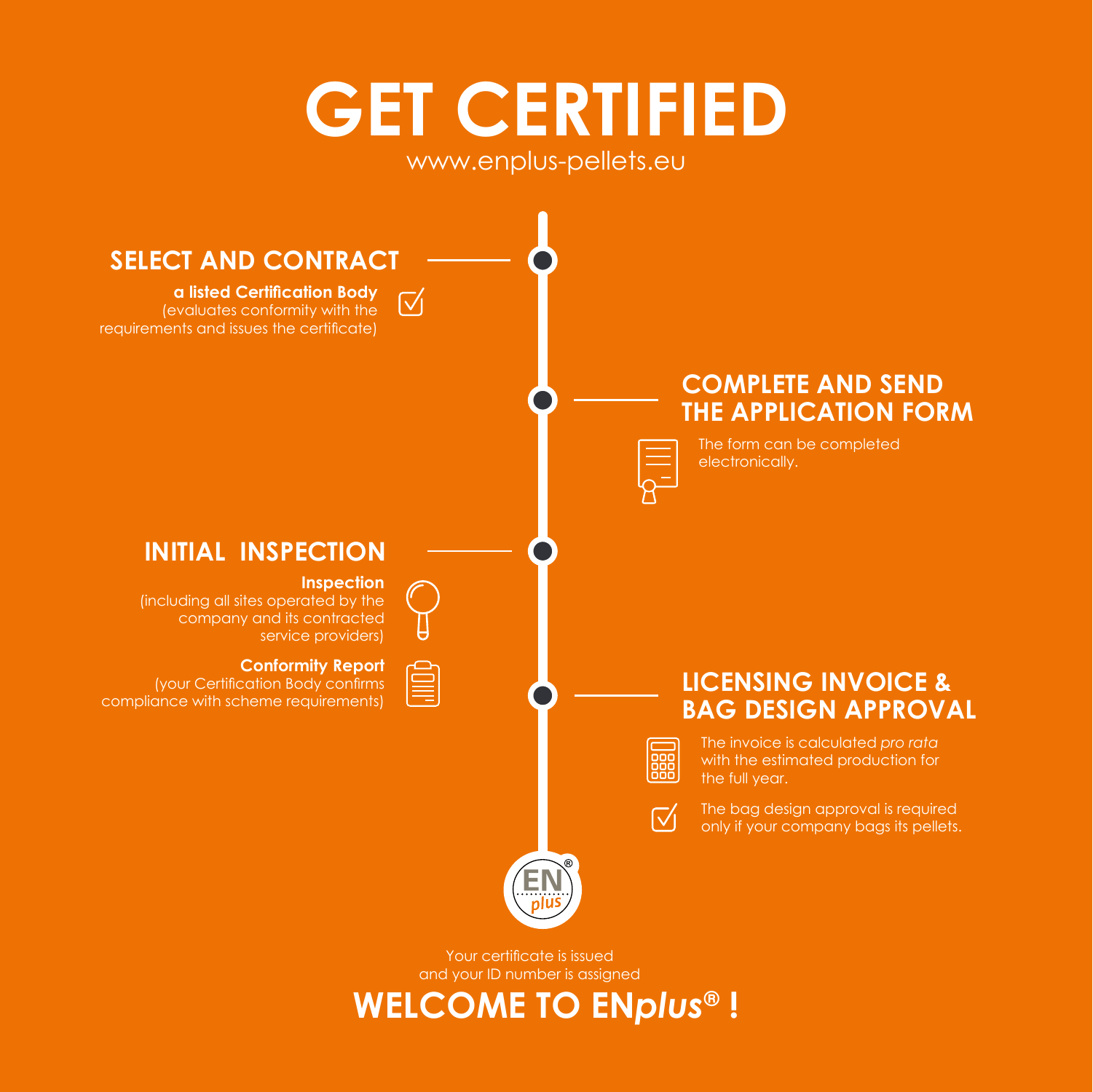

In the last decade, as pellet markets were booming on all continents, the need for a high quality, trusted certification system became increasingly evident. Thus, several European partners joined forces in 2011 to develop EN*plus*®, a scheme originally designed by the Deutsches Pelletinstitut (DEPI). Since then, EN*plus*® has grown steadily following the evolution of the pellet market, by an average of **1.3 million tonnes** every year.

## **CONSTANT QUALITY GUARANTEED**

One of the key strengths of EN*plus*® is its rigorous requirements, based on ground realities and laid out in our reference documentation. While the international standard ISO 17225-2 constitutes the foundation on which we built the EN*plus*® scheme, our requirements go further, for example on mechanical durability, percentage of fines or ash deformation temperature.

These requirements are enforced by a network of independent auditors and partners, which guarantees the constant quality of EN*plus*® pellets. In addition to the annual official inspection and the unannounced ones, every quality complaint is recorded, tracked, and resolved.

The EN*plus*® scheme is also the only one that systematically certifies the **entire supply chain**, from the early stages of production to the delivery process. In addition to the technical standards for producing EN*plus*® pellets, which is the core of the certification scheme, all actors along the supply chain also follow detailed guidelines and receive dedicated training to ensure consistent quality, the cornerstone of the EN*plus*® certification.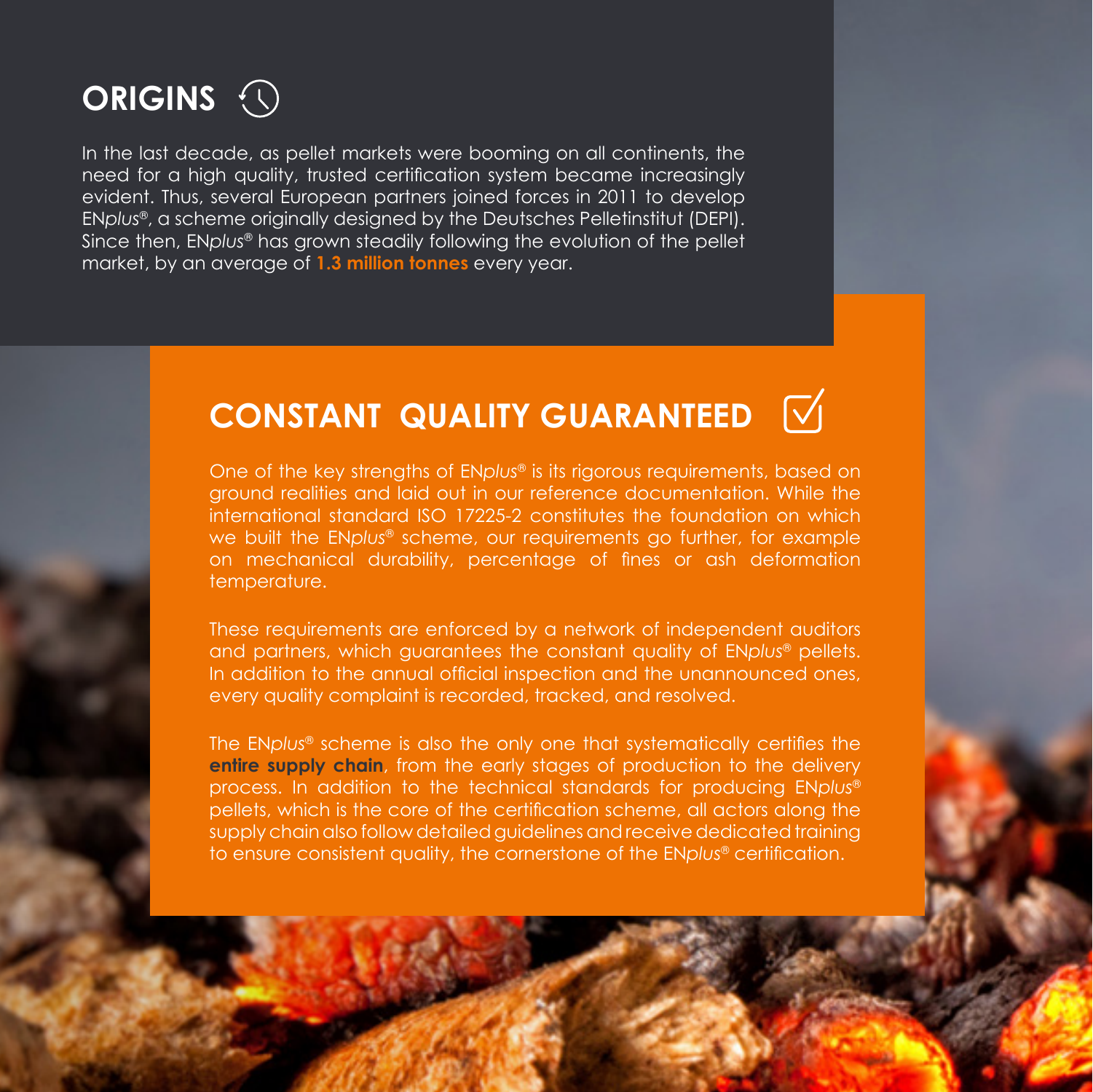

In just over ten years of existence, the EN*plus*® certification scheme has become a widely recognised brand, trusted globally by professionals and consumers alike. With over 1200 certified companies in more than 45 countries, EN*plus*® has established itself as the worldleading certification scheme for wood pellet quality. In 2022, EN*plus*® is poised to pass another symbolic milestone with **14 million tonnes** of certified pellets produced by the end of the year.

Today, almost **90%** of our certified companies consider the EN*plus*® seal essential to their business. In a recent survey, **80%** of them say that EN*plus*® helped them gain new customers, allowing them to stand out from their competitors.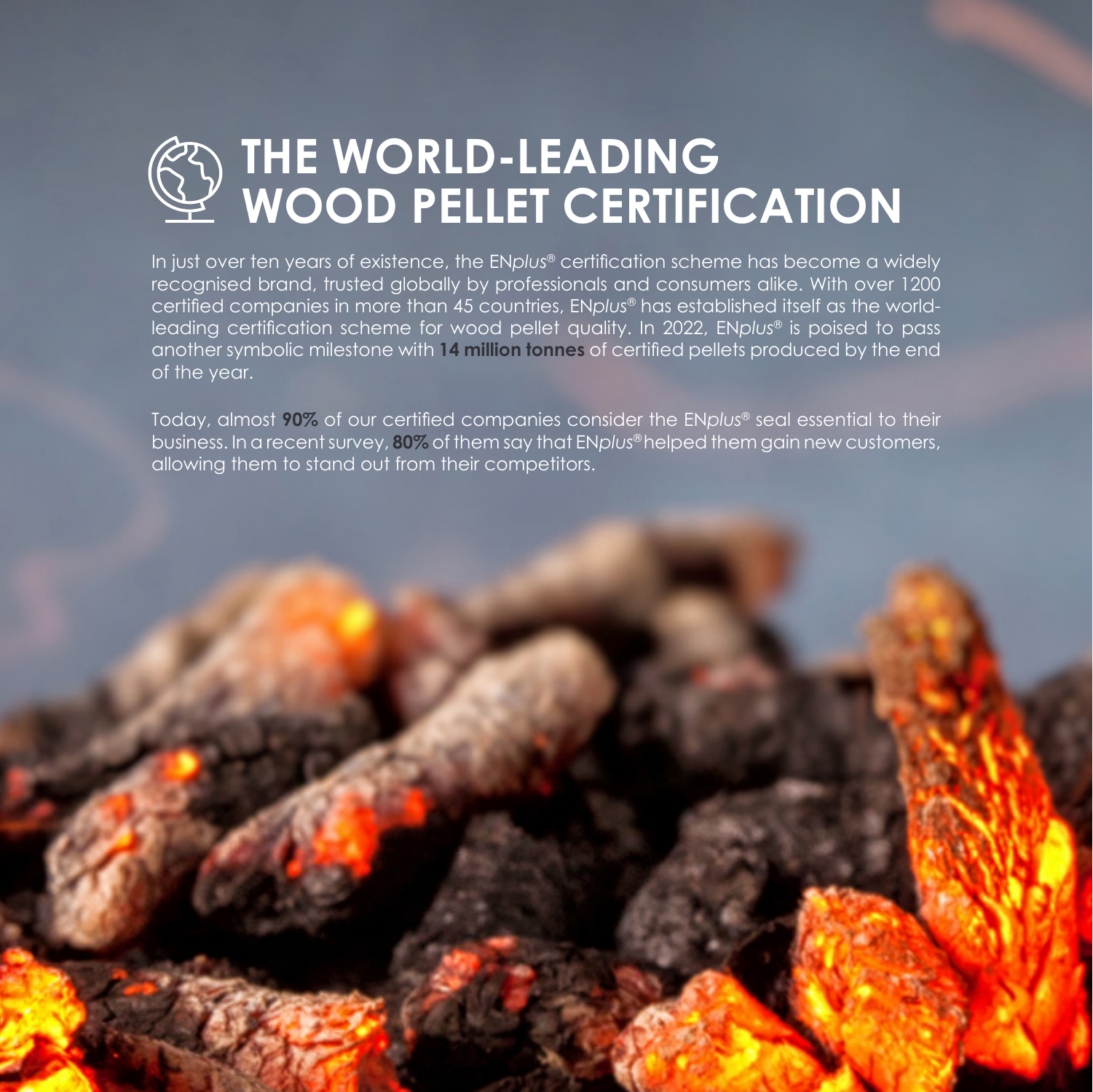### **FOR THE BENEFIT OF THE WHOLE SECTOR**



Producers and traders across the world who choose to place their trust in EN*plus*® may do so for a variety of reasons, yet they all have in common that their voice will always be heard. In addition to the Head Office, the scheme is locally managed and promoted by National Licensers and National Promoting Associations in **14 countries**, thus reaching unique levels of proximity and dialogue between the scheme and its certified companies.

On top of this, the overall management and ownership of EN*plus*® is the responsibility of the European Pellet Council (EPC), a network of Bioenergy Europe and the voice of the pellet sector at the European level. In addition to scheme management, the income generated by EN*plus*® is reinvested in technical studies, communications actions, and advocacy activities to keep the reputation of wood pellets at its highest.

**Simply put, EN***plus***® is the only scheme working for the benefit of the whole sector.**

#### **TRUSTWORTHY & TRANSPARENT**

Every EN*plus*® Producer, Trader and Service Provider involved in the scheme receives an individual identification number. From pellet bags through advertising material to delivery slips, this number must always be displayed.

This follow-up also applies to fraud cases, another area where EN*plus*® stands out with already more than **800 cases solved**. The considerable resources invested in tackling fraud, doubled with efficient procedures in place across the entire network, guarantee that the rights of all certified companies are always protected.